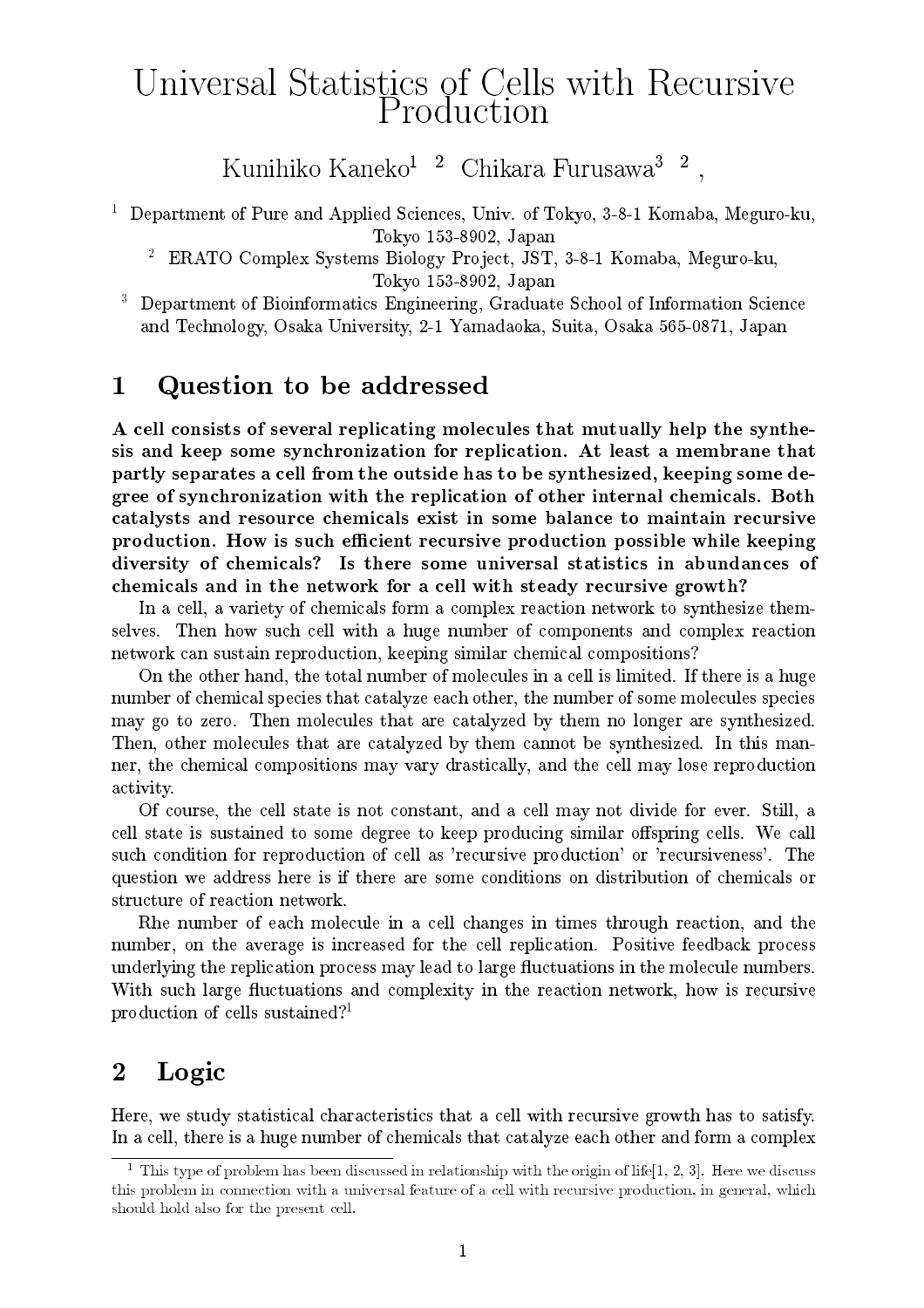network. Through membrane, some chemicals flow in, which are successively transformed to other chemicals through this catalytic reaction network. For a cell to grow recursively, a set of chemicals has to be synthesized for the next generation. Each chemical, for its synthesis, requires some other chemicals as a catalyst. Then, generally speaking, there should exist some mutual relationship among molecules to catalyze each other.

While the number of molecule species is huge in a cell, the number of each molecule species is not necessarily large. Then fluctuations in molecule number are inevitable, since the reaction occurs through stochastic collision. The number of some molecules may go to zero, which sometimes may be dangerous, since such molecules may be essential as a catalyst to the synthesis of some molecules. Then, it is not trivial how recursive production of molecules in a cell is sustained.

Here it will be too much demanding to request that all the molecules keep their number through recursive production of a cell. The compositions of chemicals can differ by cells through divisions. Such loose reproduction should be all right as a beginning of cell. Still, with this loose reproduction, the catalytic activities should be sustained to keep reproduction of cells. In this sense we need to understand how an ensemble of molecules keep catalytic activity and loose reproduction in the amidst of large fluctuations in the chemical compositions.

The biochemical reactions for metabolism, synthesis of membrane and nucleic acid keep some synchrony. In a cell, some transported nutrients are successively transformed to some other chemicals that include catalysts for other reactions. If the transportation of nutrients is higher, that would be helpful for the growth. But if nutrients are too much there will be no room for catalysts from it, and the reaction no longer works. Various chemicals should exist in order for catalytic reactions to work efficiently. On the other hand, if all chemicals exist in the same order, first, the probability of each molecule to meet its catalysts will be lower, and the effective transformation of nutrients is not possible. Furthermore, in this equally distributed number of chemicals, since there are many molecule species that are low in concentration, the reaction events progress just randomly, and the chemical compositions will differ much by generations.

Thus, in order for effective transformation of nutrients, existence of some structure in abundances in chemicals should be favorable. Indeed, in catalytic reactions, there are successive structure, as catalysts for the reactions to transform nutrients, then catalysts for such catalysts for nutrients, and then catalysts for catalysts for catalysts for nutrients, and this cascade continues. It would then be expected that these levels of catalysts do exist in different levels of abundances. On the other hand, if such unbiased distribution in abundances of chemicals exist, the reaction probability is not homogeneous for each reaction. This will lead to decrease the random change of concentrations, as compared with the case of almost equal distribution in numbers.

Hence, for an effective use of resource chemicals, some hierarchical structure in catalysts is favored, with regards to the abundances. Indeed, by taking a specific cell model, we will explicitly show existence of such cascade structure. When a hierarchical structure exists, it is easily expected that some power law exists in the abundances. The distribution  $\rho(x)$  that the abundances of chemicals is between x and  $x + dx$  is then given by a power law. Indeed, as will be shown, from several model simulations, we find universal power law statistics for a cell that grows efficiently and recursively [4].

At this stage, however, we need to seriously consider the fluctuation of the number of molecules<sup>[5]</sup>. The chemical abundance of each molecule is under some fluctuation, since the collision process of molecules is basically stochastic. As long as the total number of molecules in a cell is not very huge, fluctuation in each molecule concentration are inevitable. Of course, negative feedback process to stabilize the concentration is one possible solution, to reduce the fluctuations. For reproduction of a cell, however, molecules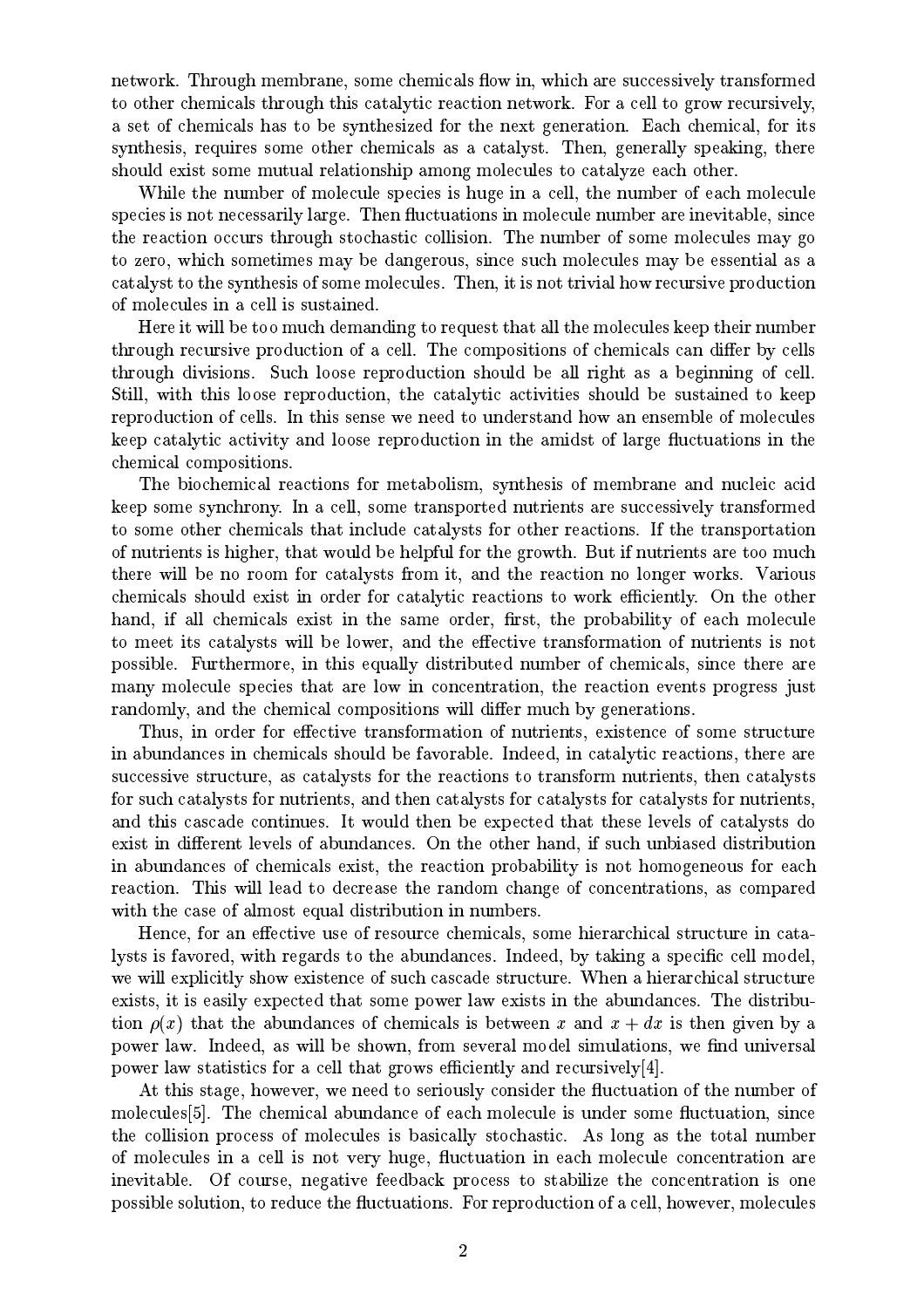have to be synthesized which implies some positive feedback process to amplify the number of each molecule species. As for growth, it is better to strengthen this amplification rate, which, however, may amplify the fluctuations also. We need to study some general features of the fluctuations inherent in such positive feedback system. As a very simple illustration, let us consider a process that a moluclue  $x_m$  is replicated with the aid of other catalytic molecules.

Then, the growth of the number  $N(m)$  of the molecule species  $x_m$  is given by  $dN(m)/dt =$  $AN(m)$ . Here A involves the rate of several reaction processes to synthesize the molecule  $x_m$ . Such synthetic reaction process depends on the number of the molecules involved in the catalytic process. Recall, however, that all chemical reaction processes are inevitably accompanied with fluctuations arising from stochastic collision of chemicals. Thus, although the reactions to synthesize a specific chemical and convert it to other chemicals is balanced in a steady state, the fluctuation terms remain. Accordingly, the above rate A has fluctuations  $\eta(t)$  around its temporal average  $\bar{a}$ . Then the above rate equation is written as  $dN(m)/dt = N(m)(\overline{a} + \eta(t))$ , and it follows that

$$
dlogN(m)/dt = \overline{a} + \eta(t). \tag{1}
$$

In other words, the logarithm of chemical abundances shows Brownian motion around its mean. The logarithm of chemical abundances is expected to obey normal (Gaussian) distribution, if  $\eta(t)$  is approximated by a Gaussian noise, Accordingly, the logarithm of the number molecules is suggested to obey normal (Gaussian) distribution, as

$$
P(N) \propto exp(-\frac{(logN - logN_0)^2}{2\sigma}).
$$
\n(2)

Such distribution is known as log-normal distribution. In contrast to the Gaussian distribution, the log-normal distribution has a longer tail for more abundances, if plotted in the original scale without taking logarithm.

Of course, the present argument is too simple, since the reaction process is not necessarily directly autocatalytic, as assumed in the above argument. Replication of a molecule occurs only through several steps of reactions. Still, in each term of reaction process, there can appear a multiplicative stochastic process with  $\eta(t)x_m$ , for the change of  $x_m$ , in general. Hence, the log-normal distribution, rather than Gaussian distribution, may be common in a cell that reproduces itself recursively[7, 6]. This argument on this fluctuation is rather primitive, and we need to check if it really works in a model and experiments. We will discuss this problem later.

The log-normal distribution, if plotted in the normal scale, has a very large tail to the abundant side. This large fluctuation in number, in some sense is quite far from the controlled behavior of a cell. Such fluctuations may destroy the recursive growth of a cell. Is there some control mechanism to suppress some fluctuations there? Is gene a controller for such fluctuations? This problem will also be discussed in the last section.

#### Model  $\bf{3}$

What type of a model is best suited for a cell to answer the question raised above? With all the current biochemical knowledge, we can say that one could write down several types of intended models. Due to the complexity of a cell, there is a tendency of building a complicated model in trying to capture the essence of a cell. However, doing so only makes one difficult to extract new concepts, although simulation of the model may produce similar phenomena as those in living cells. Therefore, to avoid such failures, it may be more appropriate to start with a simple model that encompasses only the essential factors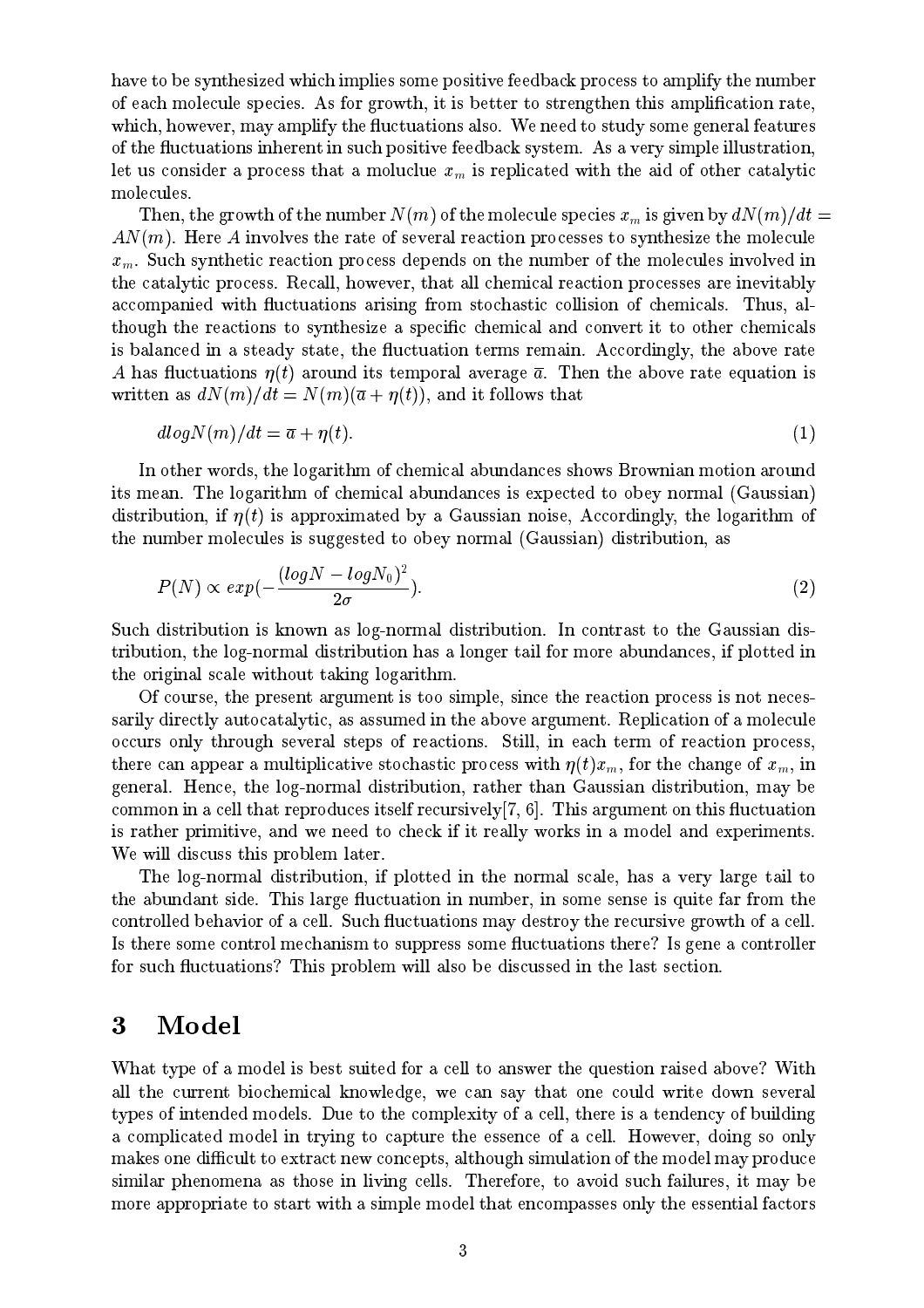

Figure 1: Schematic representation of our modeling strategy of a cell

of living cells. Simple models may not produce all the observed natural phenomena, but are comprehensive enough to bring us new thoughts on the course of events taken in nature.

In setting up a theoretical model here, we do not put many conditions to imitate the life process. Rather we impose the postulates as minimum as possible, and study universal properties in such system. For example, as a minimal condition for a cell, we consider a system consisting of chemicals separated by a membrane. The chemicals are synthesized through catalytic reactions, and accordingly the amount of chemicals increases, including the membrane component. As the volume of this system is larger, the surface tension for the membrane can no longer sustain the system, and it will divide. Under such minimum setup as will be discussed later, we study the condition for the recursive growth of a cell.

Let us start from simple argument for a biochemical process that a cell that grows must at least satisfy. A huge number of chemicals that catalyze each other is spatially arranged in a cell, and in some problems such spatial arrangement is very important, but as a minimal condition, let us discard the spatial configuration of molecules within a cell, since they are not rigidly fixed but can move around randomly to some degree. Hence, we consider just the composition of chemicals in a cell. These molecules change their number through reaction among these molecules. Since most reactions are catalyzed by some other molecules, the reaction dynamics consist of a catalytic reaction network.

Assuming that some reaction processes are fast, they can be adiabatically eliminated. Also, most of fast reversible reactions can be eliminated by assuming that they are already balanced. Then we need to discuss only the concentration (number) of molecules species, that change relatively slowly. For example by assuming that enzyme is synthesized and decomposed fast, the concentrations can be eliminated, to give catalytic reaction network dynamics consisting of the reactions with

$$
X_i + X_j \to X_\ell + X_j \tag{3}
$$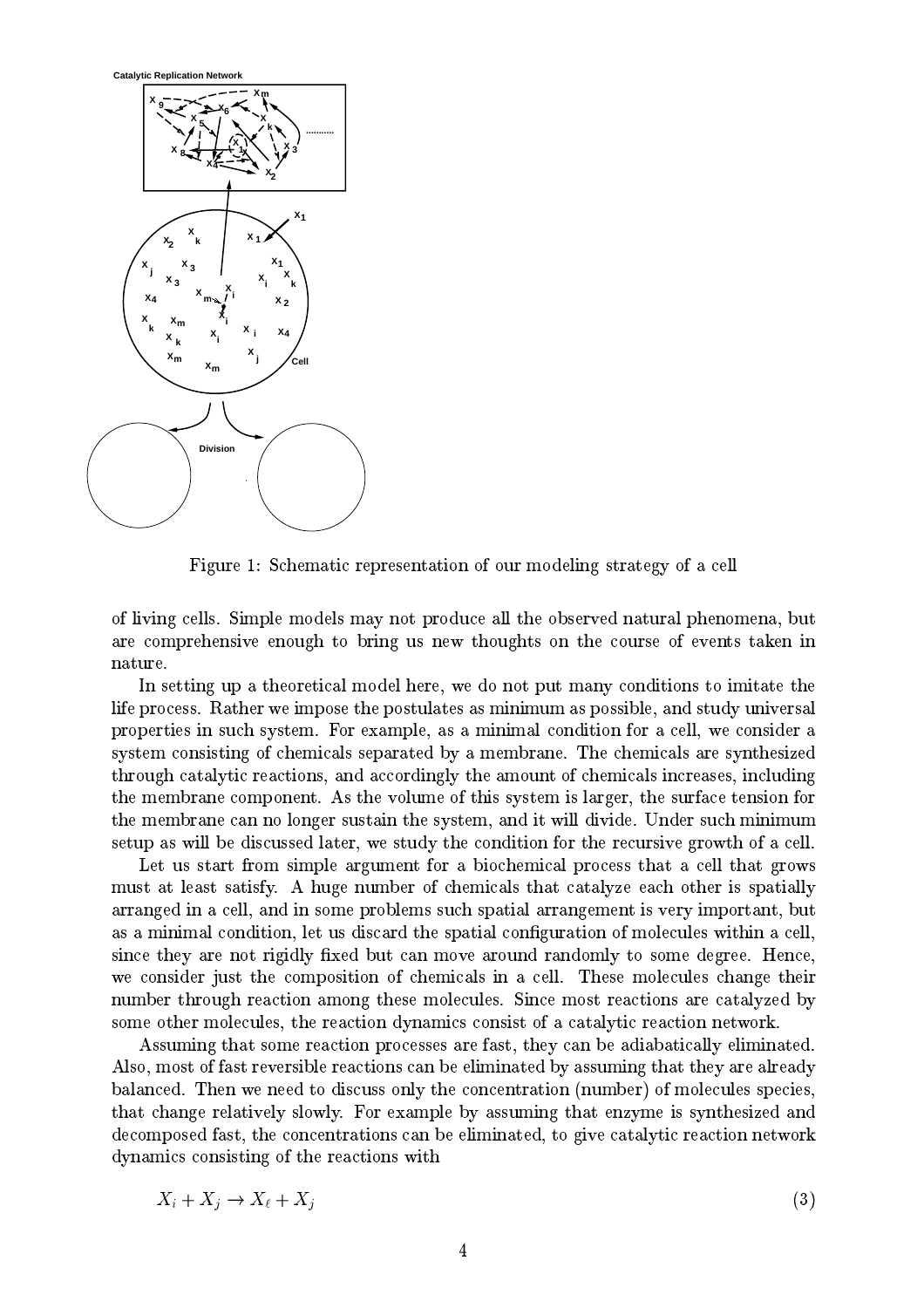where  $X_j$  catalyzes the reaction [8, 4]. If the catalysis progresses through several steps, this process is replace by

$$
X_i + mX_j \to X_\ell + mX_j \tag{4}
$$

leading to higher order catalysis[9].

Now, the internal state of the cell can be represented by a set of numbers  $(n_1, n_2, \dots, n_k)$ , where  $n_i$  is the number of molecules of the chemical species i with i ranging from  $i = 1$ to k. For the internal chemical reaction dynamics, we chose a catalytic network among these  $k$  chemical species, where each reaction from some chemical  $i$  to some other chemical j is assumed to be catalyzed by a third chemical  $\ell$ , i.e.  $(i + \ell \rightarrow j + \ell)$ . The rate of increase of  $n_i$  (and decrease of  $n_i$ ) through this reaction is given by  $\epsilon n_i n_\ell/N^2$ , where  $\epsilon$  is the coefficient for the chemical reaction. For simplicity all the reaction coefficients were chosen to be equal, and the connection paths of this catalytic network were chosen randomly such that the probability of any two chemicals  $i$  and  $j$  to be connected is given by the connection rate  $\rho$ .

For a cell to grow, some resource chemicals must be supplied through membrane, which are successively transformed to other chemicals through this catalytic reaction network. These resources (nutrients) are supplied from the environment by diffusion through the membrane (with a diffusion coefficient  $D$ ). (Note that the nutrient chemicals have no catalytic activity, since they are not products by intra-cellular reactions. Indeed, there does not occur catalytic reactions in the environment.) Besides these nutrients, some of these chemicals may penetrate  $2$  the membrane and diffuse out while others will not. With the synthesis of the impenetrable chemicals that do not diffuse out, the total number of chemicals  $N = \sum_i n_i$  in a cell can increase. As the number of molecules is large enough, the membrane is no longer sustained, even just due to the constraint of surface tension. Then, when the number of molecules is larger than some value, it is expected to divided. We study how this cell growth is sustained by dividing a cell into two when the volume is larger than some threshold. For simplicity the division is assumed to occur when the total number of molecules  $N = \sum_i n_i$  in a cell exceeds a given threshold  $N_{max}$ . Chosen randomly, the mother cell's molecules are evenly split among the two daughter cells.

Summing up, the basic picture for a simple toy cell we take is given as in Fig.1. In our numerical simulations, we randomly pick up a pair of molecules in a cell, and transform them according to the reaction network. In the same way, diffusion through the membrane is also computed by randomly choosing molecules inside the cell and nutrients in the environment. In the case with  $N \gg k$  (i.e. continuous limit), the reaction dynamics is represented by the following rate equation:

$$
dn_i/dt = \sum_{j,\ell} Con(j,i,\ell) \epsilon n_j n_{\ell}/N^2 - \sum_{j',\ell'} Con(i,j',\ell') \epsilon n_i n_{\ell'}/N^2 + D\sigma_i(\overline{n_i}/V - n_i/N),
$$
 (5)

where  $Con(i, j, \ell)$  is 1 if there is a reaction  $i + \ell \rightarrow j + \ell$ , and 0 otherwise, whereas  $\sigma_i$ takes 1 if the chemical  $i$  is penetrable, and 0 otherwise. The third term describes the transport of chemicals through the membrane, where  $\overline{n_i}$  is a constant, representing the number of the *i*-th chemical species in the environment and V denotes the volume of the environment in units of the initial cell size. The number  $\overline{n_i}$  is nonzero only for the nutrient chemicals.

Remark

<sup>&</sup>lt;sup>2</sup> Even if the reaction coefficient and diffusion coefficient of penetrating chemicals are not identical but distributed, the results reported here are obtained.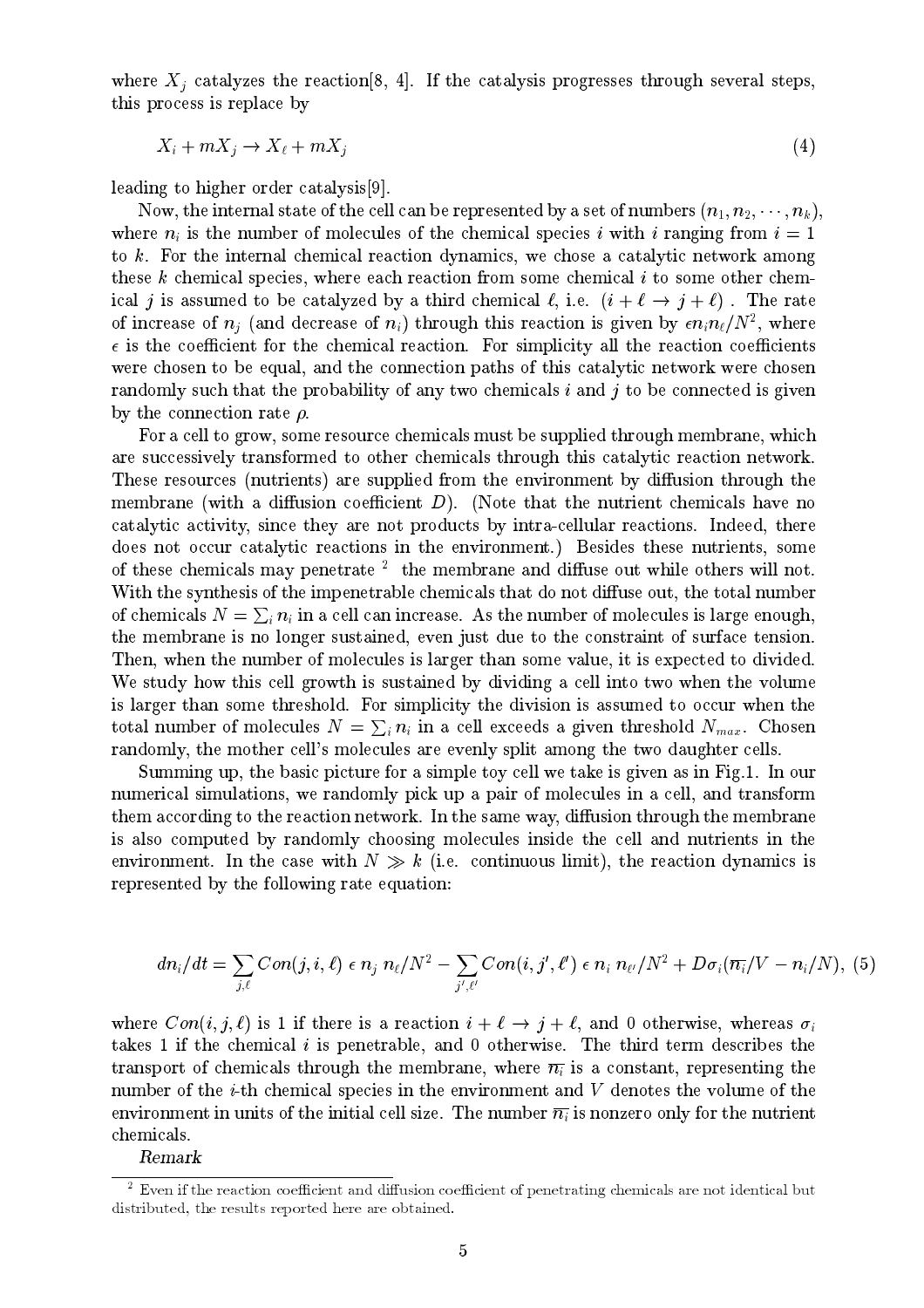

Figure 2: The growth speed of a cell and the similarity between the chemical compositions  $\hspace{0.1mm}$ of the mother and daughter cells, plotted as a function of the diffusion coefficient  $D.$  The growth speed is measured as the inverse of the time for a cell to divide. The degree of similarity between two different states  $m$  (mother) and  $d$  (daughter) is measured as the scalar product of k-dimensional vectors  $H(\mathbf{n}_m, \mathbf{n}_d) = (\mathbf{n}_m/|\mathbf{n}_m|) \cdot (\mathbf{n}_d/|\mathbf{n}_d|)$ , where  $\mathbf{n} = (n_1, n_2, ..., n_k)$  represents the chemical composition of a cell and  $|\mathbf{n}|$  is the norm of n. Both the growth speed and the similarity are averaged over 500 cell divisions. Note that the case  $H = 1$  indicates an identical chemical composition between the mother and daughter cells. Reproduced from [4].

Models for specific gene expression or signal transduction have been extensively studied  $\;$ these days, which are relevant to understand specific function of a cell. There, we can  $\,$  construct a more detailed model. In our study, we are interested in a recursive production of a 'whole cell', and such partial model is not adequate. Instead, we take a 'crude' catalytic reaction network model that at least include reproduction of the whole set of chemicals.

## 

If the total number of molecules  $N_{max}$  is larger than the number of chemical species  $k,$  the population ratios  $\{n_i/N\}$  are generally fixed, since the daughter cells inherit the chemical compositions of their mother cells. For  $k > N_{max}$ , the population ratios do not settle down and can change from generation to generation. In both cases, depending on the membrane diffusion coefficient  $D$ , the characteristics of intra-cellular reaction dynamics change as will be discussed below. Equivalently, this change of intra-cellular dynamics also appear when changing the connection rate  $\rho$ .

As  $D$  is increased, the growth speed of a cell is increased as shown in Fig.2, since the intake of nutrients is hastened. However, there is a critical value  $D = D_c$  beyond which the cell cannot grow continuously. When  $D > D_c$ , the flow of nutrients from the environment is so fast that the internal reactions transforming them into chemicals  $\,$  sustaining 'metabolism' cannot keep up. In this case all the molecules in the cell will finally be substituted by the nutrient chemicals and the cell stops growing since the nutrients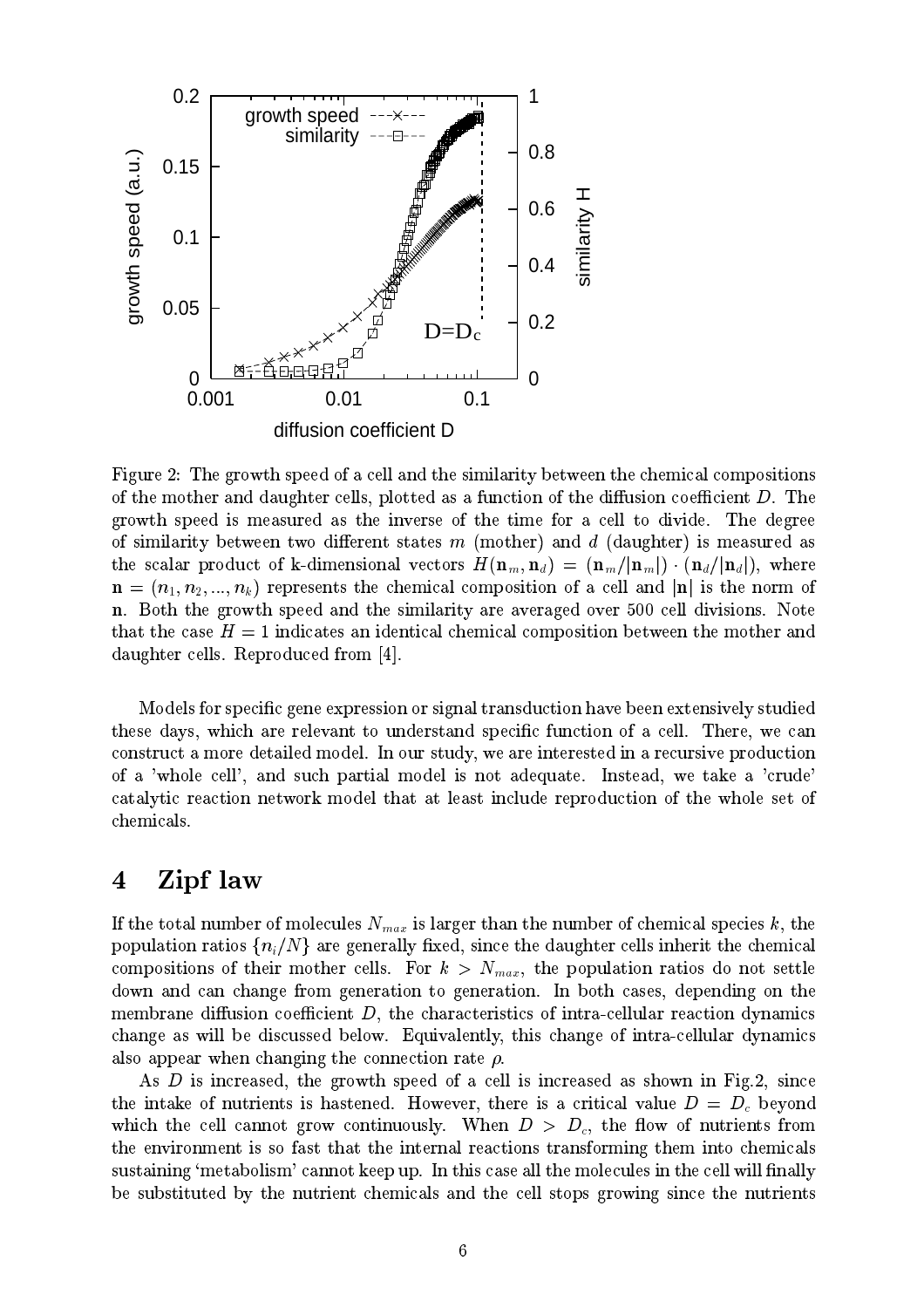

Figure 3: Rank-ordered number distributions of chemical species. (a) Distributions with different diffusion coefficients  $D$  are overlaid. The parameters were set as  $k=5\times 10^6,$  $N_{max}=5\times 10^5,$  and  $\rho=0.022.$  30 % of chemical species are penetrating the membrane, and others are not. Within the penetrable chemicals, 10 chemical species are continuously supplied to the environment, as nutrients. In this figure, the numbers of nutrient chemicals in a cell are not plotted. With these parameters,  $D_c$  is approximately 0.1. (b) Distributions at the critical points with different total number of chemicals  $k$  are overlaid. The numbers of chemicals were set as  $k=5\times 10^4,\,k=5\times 10^5,\,{\rm and}\,\,k=5\times 10^6,$ respectively. Other parameters were set the same as those in (a). Reproduced from [4].  $\;$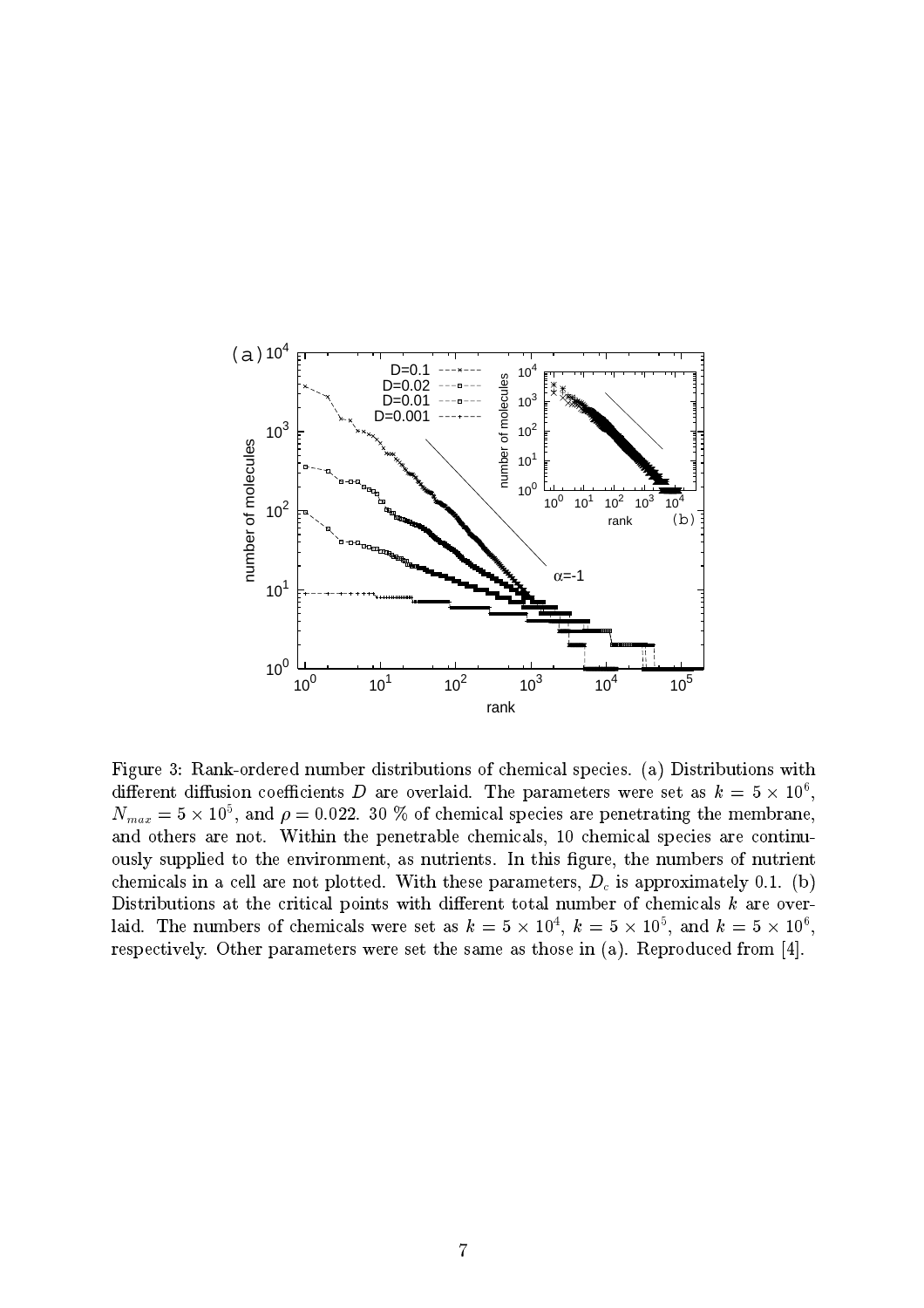alone cannot catalyze any reactions to generate impenetrable chemicals. Continuous cellular growth and successive divisions are possible only for  $D \leq D_c$ . When the diffusion coefficient  $D$  is sufficiently small, the internal reactions progress faster than the flow of nutrients from the environment, and all the existing chemical species have small numbers of approximately the same level. As shown in Fig.2, the growth speed of a cell is maximal at  $D = D_c$ . This suggests that a cell whose reaction dynamics are in the critical state should be selected by natural selection. Indeed, simulations with evolution of these cells support this  $[10]$ .

Second, at the critical point, the similarity of chemical compositions between the mother and daughter cell is maximal as shown in Fig.2. Indeed, for  $k > N$ , the chemical compositions differ significantly from generation to generation when  $D \ll D_c$ . When  $D \approx D_c$ , several semi-stable states with distinct chemical compositions appear. Daughter cells in the semi-stable states inherit chemical compositions that are nearly identical to their mother cells over many generations, until fluctuations in molecule numbers induce a transition to another semi-stable state. This means that the most faithful transfer of the information determining a cell's intra-cellular state is at the critical state. To characterize the similarity of cell compositions by divisions, we use the inner product of composition vectors of mother and daughter cells [4, 11, 7]. As plotted in Fig.2, the similarity is maximal around  $D \sim D_c$ . In this state, chemical compositions of cells are well transferred to offspring through divisions, in the amidst of fluctuations. To sum up, the faithful reproduction is possible for a cell at  $D \sim D_c$ .

Now, we study the statistics of the abundances of chemicals focusing on the case with  $D \sim D_c$ . The rank-ordered number distributions of chemical species in our model are plotted in Fig.3, where the ordinate indicates the number of molecules  $n_i$  and abscissa shows the rank determined by  $n_i$ . As shown in the figure, the slope in the rank-ordered number distribution increases with an increase of the diffusion coefficient D. We found that at the critical point  $D = D_c$ , the distribution converges to a power-law with an exponent -1. This type of power-law was first studied in linguistics as the frequency of appearance of words by Zipf[12], and is called Zipf law.

The power-law distribution at this critical point is maintained by a hierarchical organization of catalytic reactions, where the synthesis of higher ranking chemicals is catalyzed by lower ranking chemicals. For example, major chemical species are directly synthesized from nutrients and catalyzed by chemicals that are slightly less abundant. The latter chemicals are mostly synthesized from nutrients (or other major chemicals), and catalyzed by chemicals that are much less abundant. In turn these chemicals are catalyzed by chemicals that are even less abundant, and this hierarchy of catalytic reactions continues until it reaches the minor chemical species. In fact, in the case depicted in the inset of Fig.3, a hierarchical organization of catalytic reactions with  $5 \sim 6$  layers is observed at the critical point, as schematically shown in Fig.4.

Based on this catalytic hierarchy, the observed exponent -1 can be explained using a mean field approximation. First, we replace the concentration  $n_i/N$  of each chemical i, except the nutrient chemicals, by a single average concentration (mean field)  $x$ , while the concentrations of nutrient chemicals S is given by the average concentration  $S = 1 - k^*x$ , where  $k^*$  is the number of non-nutrient chemical species. From this mean field equation, we obtain  $S = \frac{DS_0}{D + \epsilon \rho}$  with  $S_0 = \sum_j \overline{n_j}/V$ . With linear stability analysis, the solution with  $S \neq 1$  is stable if  $D < \frac{\epsilon \rho}{S_0 - 1} \equiv D_c$ . Indeed, this critical value does not differ much from numerical observation.

Next, we study how the concentrations of non-nutrient chemicals differentiate. Suppose that chemicals  $\{i_0\}$  are synthesized directly from nutrients through catalyzation by chemicals *j*. As the next step of the mean-field approximation we assume the concentrations of the chemicals  $\{i_0\}$  are larger than the others. Now we represent the dynamics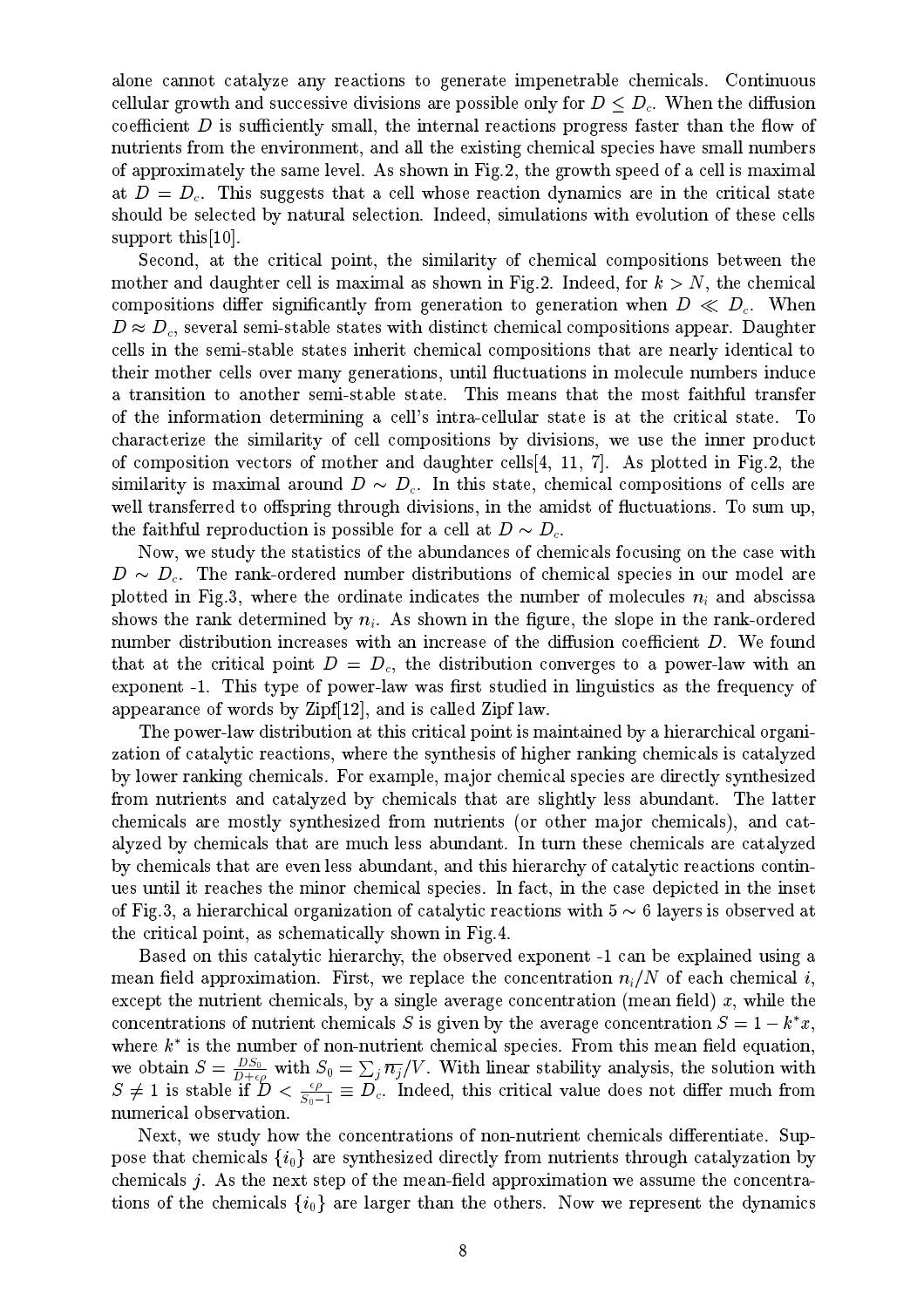by two mean-field concentrations; the concentration of  $\{i_0\}$  chemicals,  $x_0$ , and the concentration of the others,  $x_1$ . The solution with  $x_0 \neq x_1$  satisfies  $x_0 \approx x_1/\rho$  at the critical point  $D_c$ . Since the fraction of the  $\{i_0\}$  chemicals among the non-nutrient chemicals is  $\rho$ , the relative abundance of the chemicals  $\{i_0\}$  is inversely proportional to this fraction. Similarly, one can compute the relative abundances of the chemicals of the next layer synthesized from  $i_0$ . At  $D \approx D_c$ , this hierarchy of the catalytic network is continued. In general a given layer of the hierarchy is defined by the chemicals whose synthesis from the nutrients is catalyzed by the layer one step down in the hierarchy. The abundance of chemical species in a given layer is  $1/\rho$  times larger than chemicals in the layer one step down. Then, in the same way as this hierarchical organization of chemicals, the increase of chemical abundances and the decrease of number of chemical species are given by factors of  $1/\rho$  and  $\rho$ , respectively. This is the reason for the emergence of power-law with an exponent -1 in the rank-ordered distribution. Within a given layer, a further hierarchy exists, which again leads to the Zipf rank distribution.

In general, as the flow of nutrients from the environment increases, the hierarchical catalyzation network pops up from random reaction networks. This hierarchy continues until it covers all chemicals, at  $D \to D_c - 0$ . Hence, the emergence of a power-law distribution of chemical abundances near the critical point is quite general, and does not rely on the details of our model, such as the network configuration or the kinetic rules of the reactions.

We have checked the universality of the Zipf's law by adopting distributed network connectivity, and distributed parameters, and so forth. Our result is invariant against these changes of the model. This power law in abundances seems to be a quite universal law as long as a cell achieves a recursive growth (i.e., relatively faithful reproduction) and efficient growth. Since the current cell also satisfies relatively faithful reproduction (as well as effective growth for a suitable condition), the above behavior at  $D \sim D_c$ may be expected to be true also in the present cell. Then, does this Zipf's law hold in the present cell? In order to investigate possible universal properties of the reaction dynamics, examined are the distributions of the abundances of expressed genes (that are the abundances of the mRNA that produce corresponding proteins). As will be discussed later, the data from several tissues suggest the validity of the present law[4].

### remark

Corresponding to the Zipf's law in the rank-abundance relationship, the distribution  $p(x)$  of the chemical species with abundance x is proportional to  $x^{-2}$ . This is easily obtained by noting that the rank distribution, i.e., the abundances x plotted by rank n can be transformed the density distribution function  $p(x)$ , which is the probability that the abundance is between x and  $x + dx$ . Recalling that  $dx = dx/dn \times dn$ , there are  $|dx/dn|^{-1}$  chemical species between x and  $x + dx$ . Thus, if the abundance-rank relation is given by a power-law with exponent -1,  $p(x) = |dx/dn|^{-1} \propto n^2 \propto x^{-2}$ .

#### Log-normal distribution  $\overline{5}$

In the lase subsection, we discussed the average abundances of each chemical, and studied the universal statistic over molecule species. Since the chemical reaction process is stochastic, each number of molecule differs by cells. For example, if  $x_3$  in the last section is 3000, it can be 2631, 3203, 2903, 3611,... for each cell. Now we study the distribution of each molecule number, sampled over cells. In Fig.5, we plotted the number distributions of several chemicals in the condition  $D \sim D_c$ . We measure the number of chemicals when a cell is divided into two. Since the total number of chemicals is constant when the cell is divided, the abundances of each chemical are just proportional to the concentration of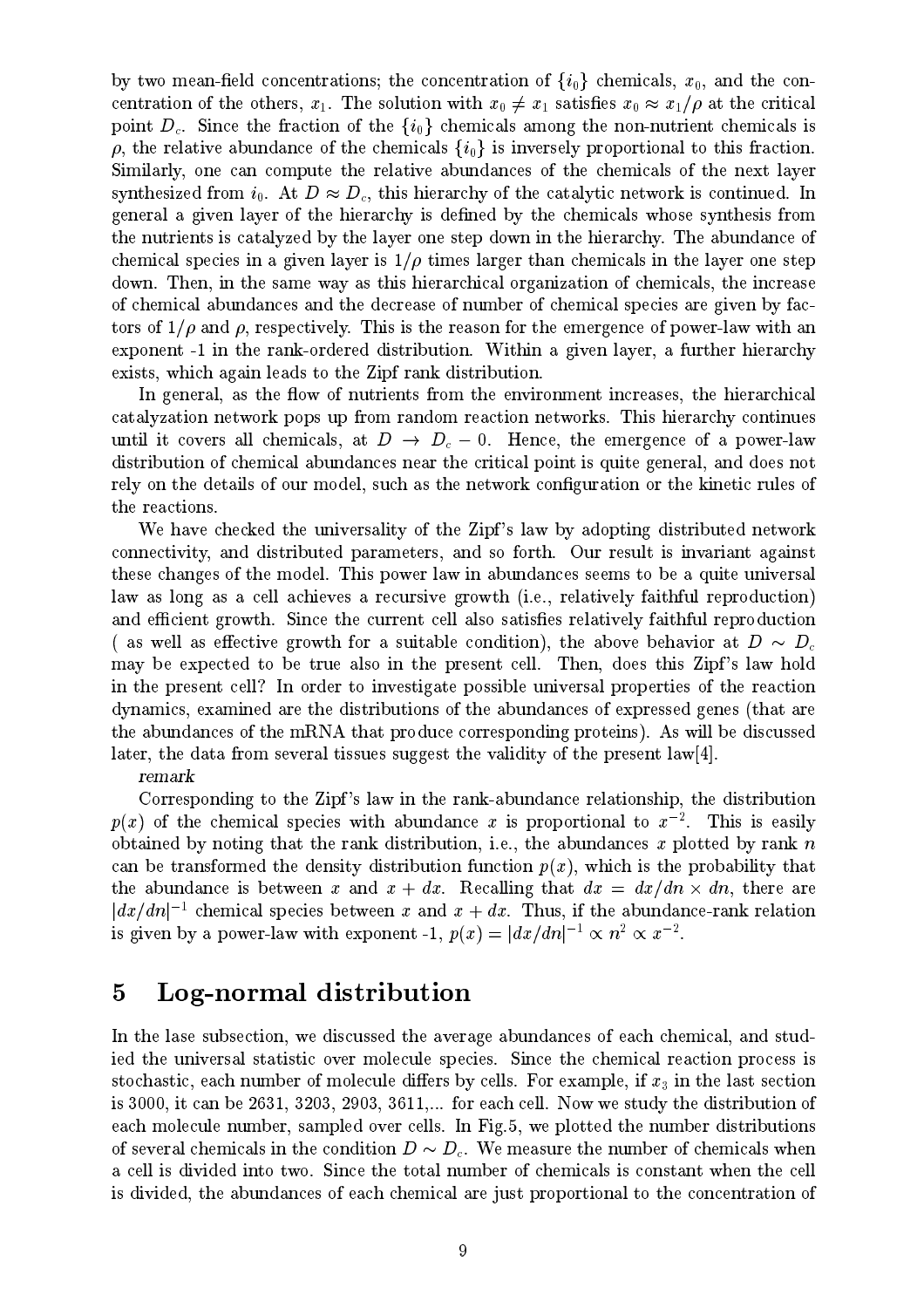

**Rank of chemical**

Figure 4: Schematic representation of catalytic cascade. Higher rank chemicals are mainly  $\;$ catalyzed by a lower level. This is a schematic representation showing a rough structure and indeed there are several other cascade paths also.  $\hspace{0.1mm}$ 

each. As shown in Fig.5, the distribution is fitted quite well by the log-normal distribution i.e.,

$$
P(n_i) \approx exp(-\frac{(log n_i - log \overline{n_i})^2}{2\sigma}), \qquad (6)
$$

where  $\overline{n_i}$  indicates the average of  $n_i$  over cells[6].

This log-normal distribution holds for the abundances of all chemicals, except for a  $\;$ few chemicals that are supplied externally to a cell as nutrients, which obey the standard Gaussian distribution. In other words, those molecules that are reproduced in a cell obey the log-normal distributions, while those that are just transported from the outside of a  $\mathop{\mathsf{cell}}$  follow the normal distributions.

Why does the log-normal distribution law generally hold, in spite of the threat by the central limit due to addition of several fluctuation terms? We have discussed already the possible mechanism for the log-normal distribution in  $\S 2$ . However, there is slight difference here. In the discussion of  $\S 2,$  there is autocatalytic reaction process, as given by  $dx_i/dt = cx_jx_i$ , which leads to multiplicative stochastic process. In the present example, the reaction process is given by  $dx_i/dt = cx_jx_\ell$ . Thus, the discussion of  $\S 2$  is not directly applied.

Still, there is a multiplicative reaction process here. Furthermore, as discussion in  $\S 3,$  $\,$  there is a cascade reaction process, to support the recursive production around the critical  $\,$ state  $D \sim D_c$ . There, only a part of possible reaction pathways are used dominantly, to organize a cascade of catalytic reactions so that a chemical in the  $i\text{-th}$  group is catalyzed by the  $(i + 1) - th$ , and that in the  $(i + 1) - th$  group is catalyzed by the  $(i + 2) - th$ . A "modular structure" with groups of successive catalytic reactions is self-organized in the network. Then the fluctuations influences multiplicatively through the cascade. By taking logarithm of concentrations (i.e.,  $log x_m$ ), these successive multiplication are transformed to successive addition. Now, consider of the average of many random numbers. The distribution of the average approaches the Gaussian distribution, as given by the central limit theorem. The distribution of  $log x_m$  is then expected to obey the Gaussian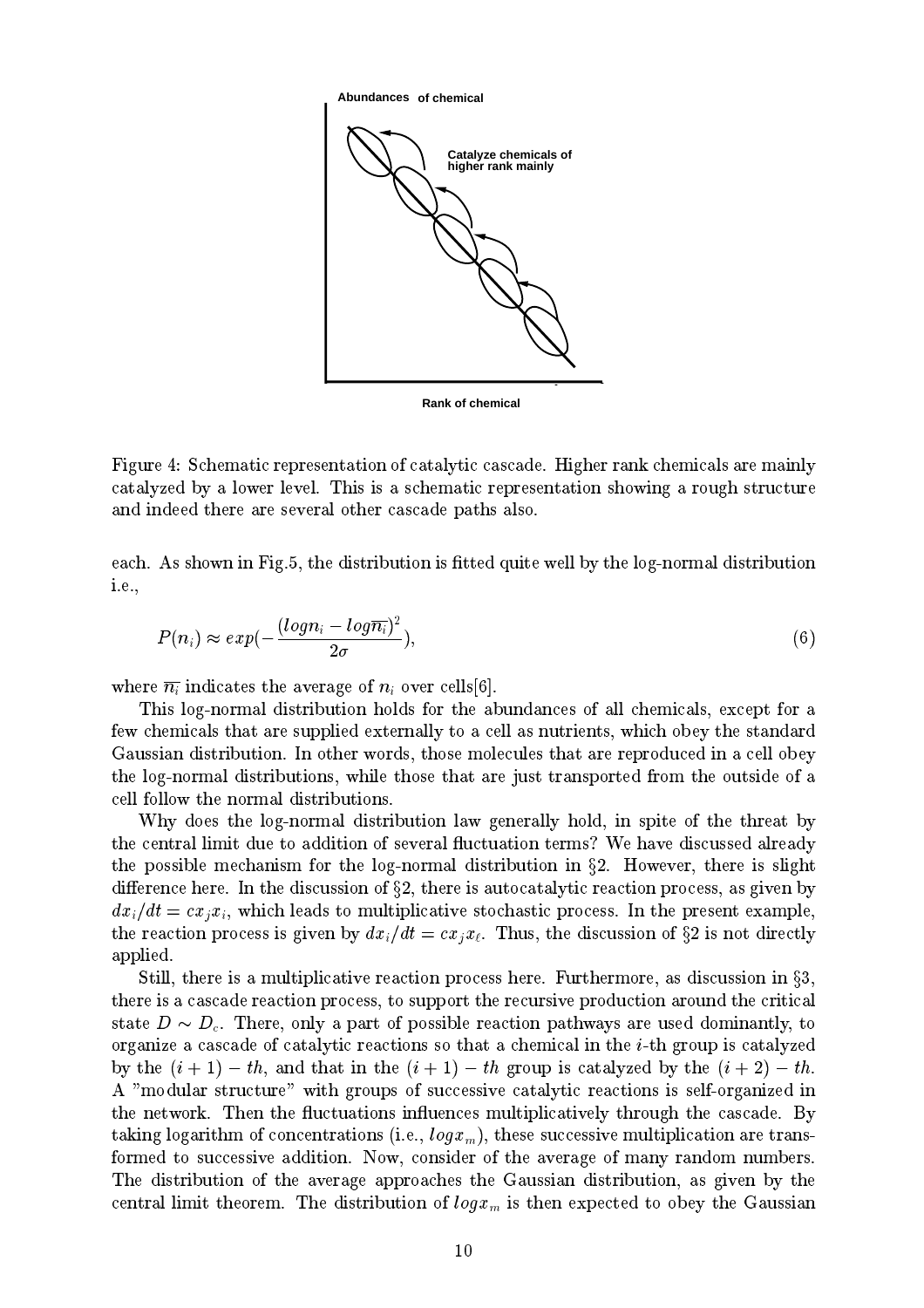

Figure 5: The number distribution of the molecules of chemical abundances. Distributions  $\hspace{0.1mm}$ are plotted for several chemical species with different average molecule numbers. The data were obtained by observing 178800 cell divisions. The parameters were set as  $k=$  $5 \times 10^3$ ,  $N_{max} = 10^6$ , and the connectivity to  $\rho = 0.02$ . 30 % of the chemical species are penetrating the membrane, and the others are not. Within the penetrable chemicals,  $\;$ two chemical species are continuously supplied from the environment as nutrients. The  $\rm{diffusion\; coefficient}\; D$  of the membrane was set as 0.04, which is close to the critical value  $D_c$ .

distribution. Hence, the log-normal distribution of  $x_m$  is derived. Note that, at the critical state we are concerned, this cascade of catalytic reaction continues for all chemical  $\,$  species that are reproduced, and the log-normal distribution holds clearly.  $\,$ 

Next we discuss how the magnitude of fluctuations depend on each chemical species. As shown in Fig.5, the width of the distribution does not change much independently of its  $\;$ average abundances, when plotted in the logarithmic scale. This suggests a relationship between the fluctuation and the average for all chemicals. We have thus plotted the standard deviation of each chemical  $\sqrt{(n_i-\overline{n_i})^2}$  as a function of the average. As shown in Fig.2, the standard deviation (not the variance) increases linearly with the average.

To discuss the relationship between the mean and the standard-deviation, one should recall the steady growth and cascade structure in catalytic reactions. Consider two chemicals i and j, one of which  $(j)$  belongs to a group of catalyzing molecules for the other. Then the balance between the synthesis and conversion implies  $x_i \times A - x_j \times B = 0$ , where  $A$  and  $B$  are average concentrations of other chemicals involved in the catalytic reaction. . Assuming the steady growth of a cell, the average concentration satisfies  $\overline{x_i}/\overline{x_j} = A/B$ . If we further assume the steady state condition for the fluctuations also,  $\hbox{then} <(\delta x_i)^2> / <(\delta x_j)^2>=(A/B)^2=\overline{x_i}^2/\overline{x_j}^2.$  Hence with this rough argument, the variance is expected to be proportional to the square of the mean, leading to the linear relationship between the mean and standard deviation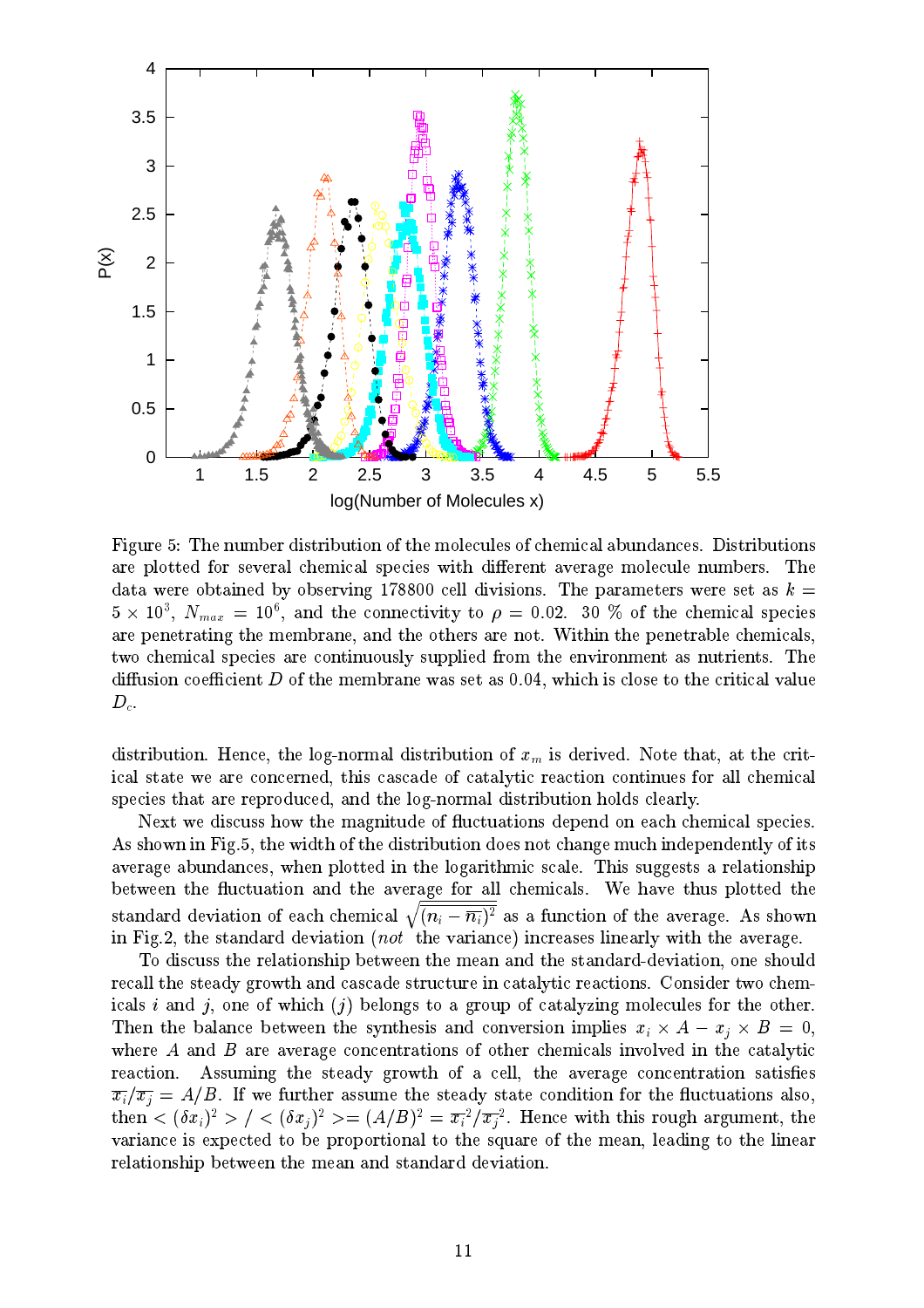

Figure 6: Standard deviation versus average number of molecules. Using the same data set and parameters as for Fig 6.4, the relationship between the average and standard deviation is plotted for all chemical species. The solid line is for reference.

The linear relationship is also found with regards to the variation of chemical abundances by the change of external conditions. For example, we have computed the change from  $\overline{x_i}$  to  $\overline{x'_i}$  by changing the concentrations of supplied nutrients. The variation  $\overline{x'_i}$  - $\overline{x_i}$ is again found to be proportional to  $\overline{x_i}$  for each chemical i, similarly as the data plotted in Fig.6.

The discovered laws on the distribution and the liner relationship between the average and fluctuation are universally observed, near the critical point with the largest reproduction speed, hold generally and do not rely on the details of the model, such as the network configuration of the kinetic rules of the reactions, as has been confirmed from simulations of a variety of models.

Note, however, that the above arguments for the two laws are based on the steady growth of a cell with catalytic cascade process, realized at  $D \sim D_c$ . Indeed, as the parameter  $D$  is much smaller, all possible reaction pathways are used with a similar weight, where the cascades of catalytic reactions are replaced by random reaction network. In this case, the fluctuations of each molecule number are highly suppressed, and the distribution is close to normal Gaussian. The variance (not the standard deviation) increases linearly with the average concentrations. In other words, the behavior is "normal" as expected from the central limit theorem.

#### Experiment 6

#### confirmation of Zipf's law  $6.1$

First we discuss the validity of Zipf's law with regards to the abundances of many chemicals within the cell. In order to investigate possible universal properties of the reaction dynamics, we examined the distributions of the abundances of expressed genes, that are nothing but the abundances of the mRNA that produce corresponding proteins in a variety of organisms and a variety of tissues. In [4], they used the data publicly available from SAGE (Serial Analysis of Gene Expression) databases [14] over 6 organisms and more than 40 tissues. S AGE allows the number of copies of any given mRNA to be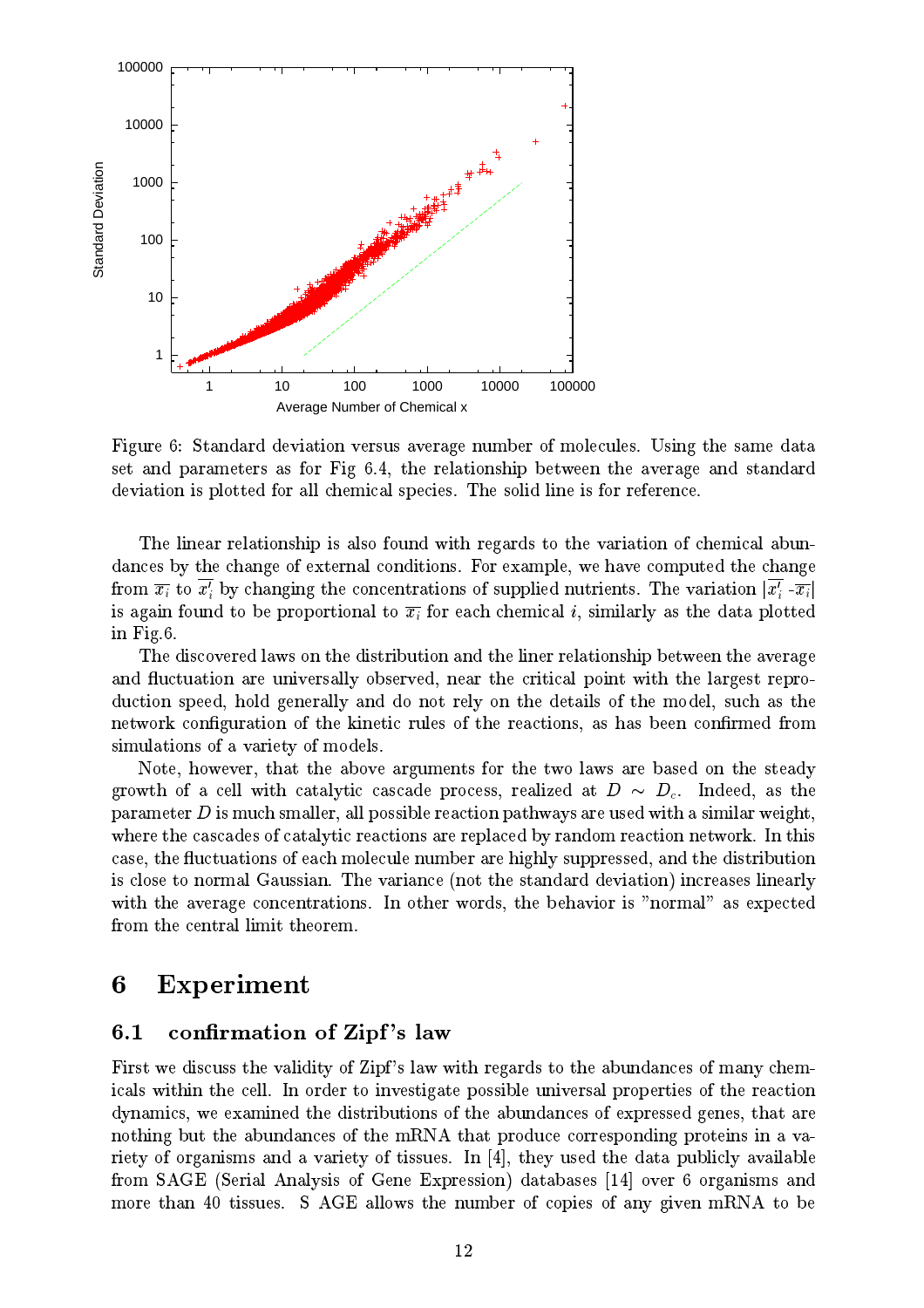quantitatively evaluated by determining the abundances of the short sequence tags which uniquely identify it [15].

Following the numerical results of the model, we plotted the rank-ordered frequency distributions of the expressed genes, where the ordinate indicates the frequency of the observed sequence tags (i.e. the population ratio of the corresponding mRNA to the total mRNA), and the abscissa shows the rank determined from this frequency. As shown, the distributions follow a power-law with an exponent close to -1 (Zipf's law). We observed this power-law distribution for all the available samples, including 18 human normal tissues, human cancer tissues, mouse embryonic stem cells, nematode (C. elegans), and yeast (*S.cerevisiae*) cells. All the data over 40 samples (except for 2 plant data) show the power-law distributions with the exponent in the range from  $-1 \sim -0.9$ . Even though there are some factors which may bias the results of the SAGE experiments, it seems rather unlikely that the distribution is an artifact of the experimental procedure. Indeed there are increasing supports for this Zipf's law, by using a standard micro array.

#### Confirmation of laws on fluctuations  $6.1.1$

Now we discuss the confirmation of the laws of fluctuations. Recalling that the laws are expected to hold for the abundances of a protein synthesized within cells with recursive (steady) growth, we measured the distribution of the protein abundances in Escherichia coli that are in the log phase growth, i.e., in a stage of steady growth. To obtain the distribution of the protein abundances, we introduced the fluorescent proteins with appropriate promoters into the cells, and measured the fluorescence intensity by flow cytometry. To demonstrate the universality of the laws, we have carried out several sets of experiments by using a variety of promoters and also by changing places that the reporter genes are introduced (i.e., on the plasmid and on the genome).

Indeed, we have measured the distributions of the emitted fluorescence intensity from Escherichia coli cells with the reporter plasmids containing either (enhanced) green fluorescent protein. In general, the fluorescence intensity (the abundance of the protein) increases with the cell size. To avoid the effect of variation of cell size, which may also obey log-normal distribution, we normalized the fluorescence intensity by the volume of each cell, that is estimated by the forward-scatter (FS) signal from the flow cytometry. The distributions of this normalized fluorescence intensity are fitted well by log-normal, rather than Gaussian, distributions, even though each of the expressions is controlled by a different condition of the promoter. We have also measured the abundances of fluorescent protein expressed from the chromosome, which again is found to obey the log-normal distribution. It is furthermore interesting to note that the abundances of the fluorescent proteins, reported in the literature so far, are often plotted with a logarithmic scale [13].

It should be noted that the log-normal distribution of protein abundances is observed when the *Escherichia coli* are in the log phase of growth, i.e., when the bacteria are in steady growth. For other phases of growth, without steady growth, the distribution is found to be often deviated from the log-normal distribution. Note that the theory also supports the log-normal distribution for the steady growth case only, i.e., for a state with recursive production. If a cell is not in a stationary growth state but in a transient process switching from one steady state to another, the universal statistics can be violated.

#### Discussion  $\overline{7}$

In the present chapter we have observed ubiquity of log-normal distribution, in several models. The fluctuations in such distribution are generally very large. This is in contrast to our naive impression that a process in a cell system must be well controlled.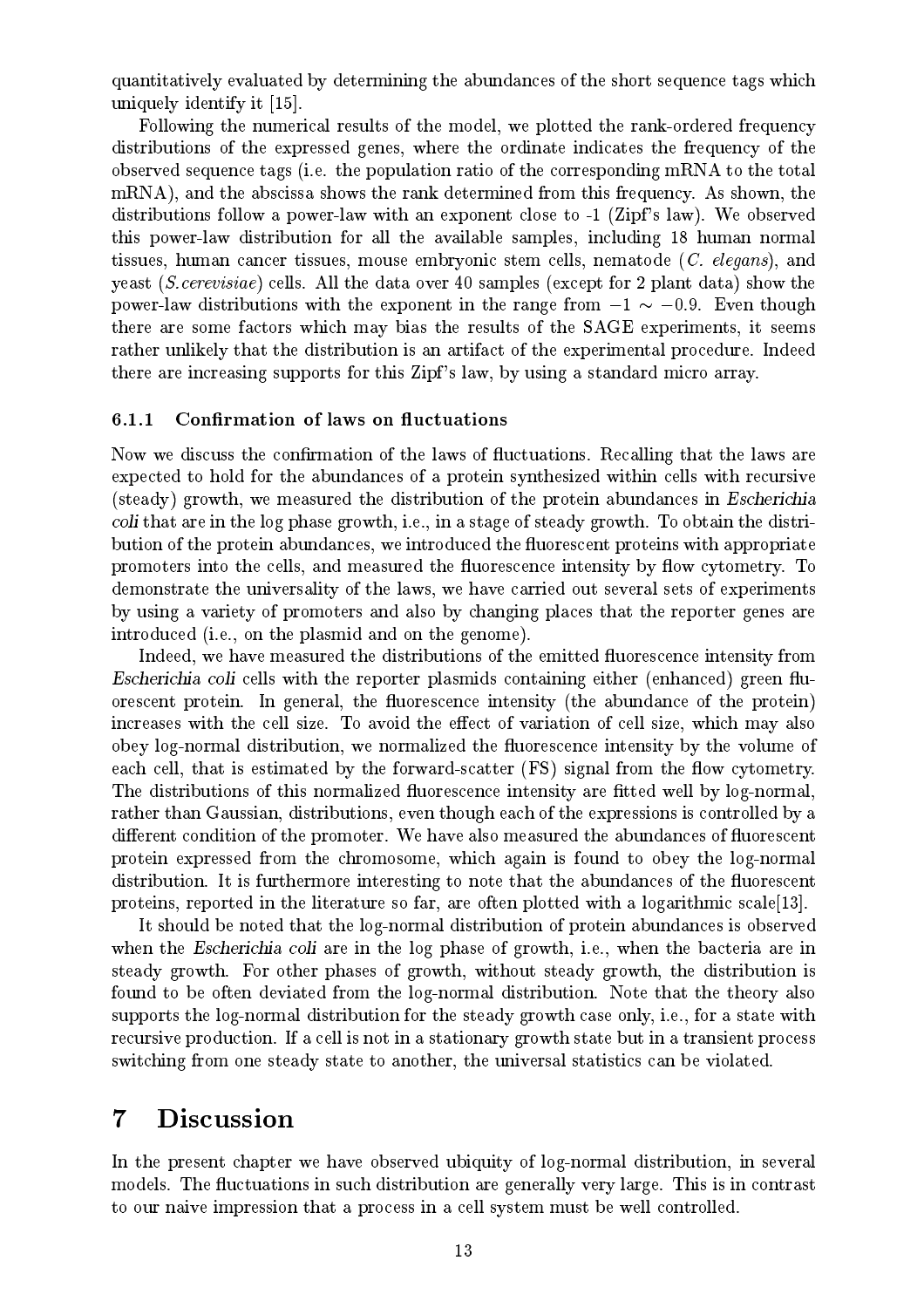Then, is there some relevance of such large fluctuations to biology? Quite recently, we have extended the idea of fluctuation-dissipation theorem in statistical physics to evolution, and proposed a linear relationship (or high correlation) between (genetic) evolution speed and (phenotypic) fluctuations. This proposition turns out to be supported by experimental data on the evolution of E Coli to enhance the fluorescence in its proteins [16]. Furthermore this phenotypic fluctuation is shown to be tightly related with the genetic variance, measured through phenotype<sup>[18]</sup>. Hence the fluctuations are important biologically.

The log-normal distribution is also rather universal in the present cell, as demonstrated in the distribution of some proteins, measured by the degree of fluorescence. We have to be cautious here, since too universal laws may not be so relevant to biological function. In fact, chemicals that obey the log-normal distribution may have too large fluctuations to control some function. For example, the abundances of DNA should be deviated from the log-normal distribution. Some other mechanism to suppress the fluctuation may work in a cell<sup>3</sup>.

Note that in a system consisting of molecules synthesized with mutual catalysis, there can appear some key-stone chemicals. These key-stone molecules work as a controlling part. As discussed in [7], this key-stone molecule has a higher connection in reaction network. Then the increase of number fluctuations of such molecule result in a drastic change in the number of other molecules. Accordingly, to have stable recursive production of a cell, such key-stone molecules must have relatively smaller fluctuations, in contrast to the large fluctuations of other molecules arisen from the log-normal distribution. With a combination of such key-stone chemicals, information on recursive growth is generated, that works as a controller for synchronized growth.

Then, what mechanism is a candidate to decrease the fluctuation leading to deviation from log-normal distribution? In relationship with the above key-stone molecules, we previously proposed a minority control mechanism to suppress the fluctuation [19]. In a reproducing cell consisting of mutually catalytic molecules, those in minority have tendency to control the behavior of the cell and are preserved relatively well. These minority molecules are expected to play the role of key-stone molecule species.

The next standard mechanism is negative feedback process. In general, the negative feedback can suppress the response as well as the fluctuation. Still, it is not a trivial question how chemical reaction can give rise to suppression of fluctuation, since to realize the negative feedback in chemical reaction, production of some molecules is necessary, which may further add fluctuations.

The other possible mechanism is the use of multiple parallel reaction paths. If several processes work sequentially, the fluctuations would generally be increased. When reaction processes work in parallel for some species, the population change of such molecule is influenced by several fluctuation terms added in parallel. If a synthesis (or decomposition) of some chemical species is a result of the average of these processes working in parallel, the fluctuation around this average can be decreased by the law of large numbers. Suppression of fluctuation by multiple parallel paths may be a strategy adopted in a cell.

In fact, the minority molecule species in a core catalytic network discussed in [7] has higher reaction paths and has relatively lower fluctuations. This is also consistent with the scenario that more and more molecules are related with the minority species through evolution, as discussed in [19]. With the increase of the paths connected with the minority molecules, the fluctuation of minority molecules is reduced, which further reinforces the minority control mechanism. Hence the increase of the reaction paths connected with the

<sup>&</sup>lt;sup>3</sup> It is interesting to note that the weight distribution of adult human obeys the log-normal distribution, while the height distribution obeys the Gaussian distribution.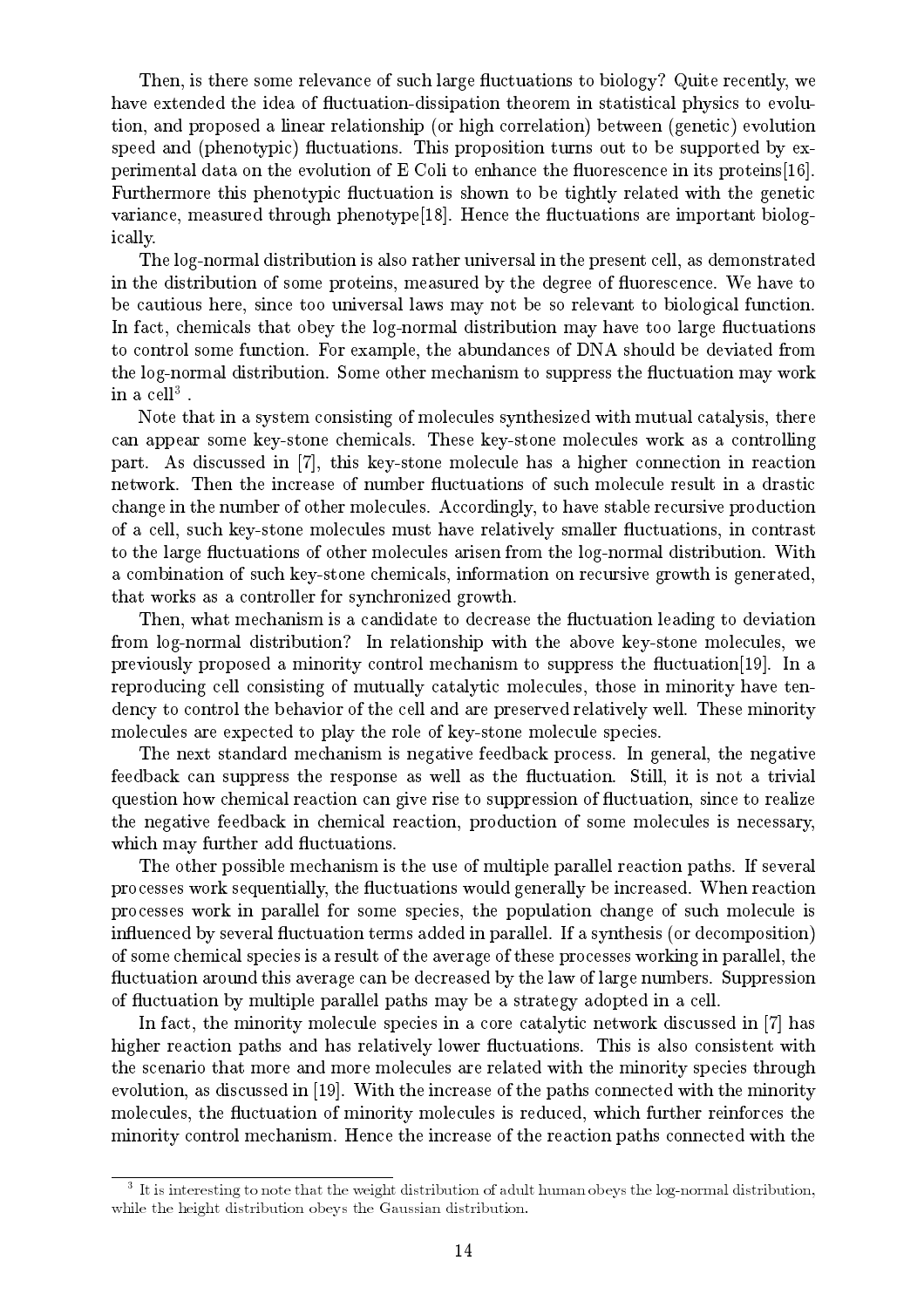minority molecule species through evolution, decrease of the fluctuation in the population of minority molecules, and enhancement of minority control reinforce each other. With this regards, search for molecules that deviate from log-normal distribution should be important, in future. Here it is important to measure the distribution of chemicals in relationship with its characteristics (such as the connectivity) in the reaction network.

In physics, we are often interested in some quantities that deviate from Gaussian (normal) distribution, since the deviation is exceptional. Indeed, in physics, search for power-law distribution or log-normal distributions has been popular over a few decades, because they are exceptional. On the other hand, a biological unit can grow and reproduce, to increase the number. For such system, the components within have to be synthesized, so that amplification process is common. Then, the fluctuation is also amplified. In such system, the power-law or log-normal distributions are quite common, as already discussed here, and as is also shown in several models and experiments [4, 6]. In this case, the Gaussian (normal) distribution is not so common. Then exceptional molecules that obey the normal distribution with regards to their concentration may be more important.

Note that our findings are not restricted to a cell. As long as a system grows, through production by mutual catalytic processes, universal properties we discussed here will generally appear. Society of human beings with economic production process is such an example, and indeed Zipf law was first studied in human activities [12]. For example, such power law is also observed in the wealth distribution. Universality in a reproduction system revealed in cell biology will be relevant to social dynamics. Indeed, formation of hierarchy, minority control, as well as differentiation that was discussed in reproducing cell models [4, 8, 9, 19] provide conceptual tools to understand history, the dynamics of human society[21]. Furthermore, industry production process, a key issue in the present proceedings, is also such an example of growth system with catalytic process [22]. As discussed in the present volume, the industrial production system is also in the amidst of large fluctuations, and suppression or control of such fluctuations should be important. Ubiquity of log-normal distributions, as well as control mechanisms discussed here may be relevant to such problems.

## References

- [1] M. Eigen and P. Schuster, The Hypercycle (Springer, 1979).
- [2] F. Dyson, *Origins of Life*, Cambridge Univ. Press., 1985
- [3] S.A. Kauffman, The Origin of Order, Oxford Univ. Press. 1993
- [4] C. Furusawa and K. Kaneko, Phys. Rev. Lett. 90 (2003) 088102
- [5] Elowitz, M. B., Levine, A. J., Siggia, E. D. & Swain, P. S. (2002) Science 297, 1183
- [6] C. Furusawa, T. Suzuki, A. Kashiwagi, T. Yomo and K. Kaneko; Ubiquity of Log-normal Distribution in gene expression, BIOPHYSICS, 2005, in press.
- [7] K. Kaneko, *Phys. Rev. E* 68 031909 (2003)
- [8] K. Kaneko and T. Yomo, B. Math.Biol. 59 (1997) 139 J. Theor. Biol., 199 243-256  $(1999)$
- [9] Furusawa C. & Kaneko K., Bull.Math.Biol. 60; 659-687 (1998); Phys Rev Lett. 84:6130-6133 J. Theor. Biol. 209 (2001) 395-416; Anatomical Record, 268 (2002) 327-342